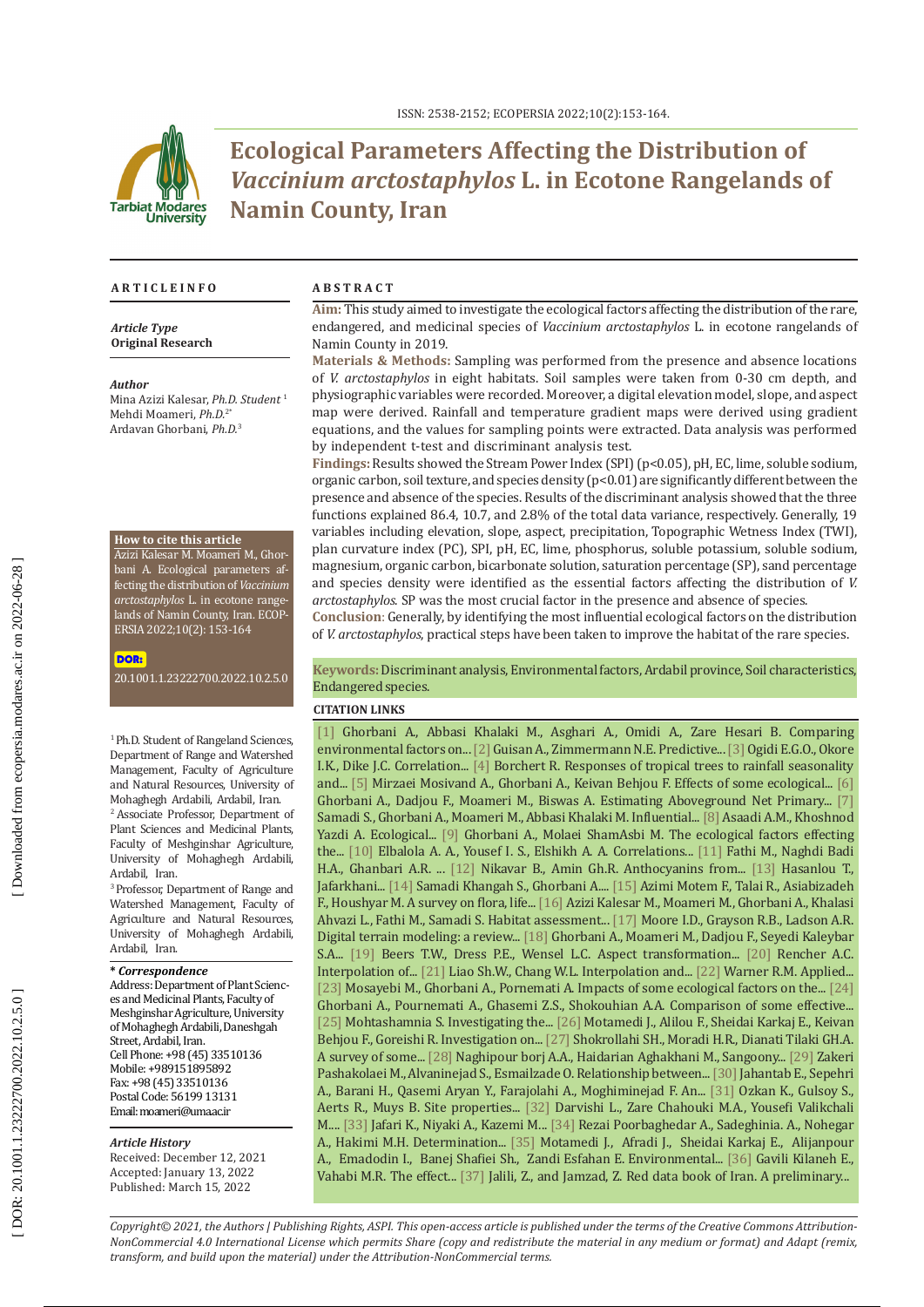### **Introduction**

Environmental factors always affect plant species, and the combination of these elements affects any species at every stage of growth and development. In order to correctly understand the environmental factors affecting the establishment of species and manage, exploit, improve, restore, and prevent the extinction of essential plants in rangelands, it is necessary to identify and determine the ecological factors affecting plant species distribution. Plant growth in natural habitats results from various biological factors such as elevation, climate, and soil [1]. The relationships between environmental factors and vegetation are very complex, and in order to achieve proper rangeland management, these complex relationships must be studied with skill and accuracy [2]. Environmental factors influence habitat characteristics and have a significant role in plant distribution patterns. Therefore, analyzing the relationship between environmental factors and vegetation is a fundamental issue in ecology  $[3]$ . The importance of determining a set of variables that influence plant distribution may be observed in their impact on species biology and adaptation to growth-limiting conditions<br> $[4,5]$ . Predicting potential habitats and Predicting potential habitats and identifying factors affecting the distribution of native plants is a good way to protect biodiversity and restore rangeland ecosystems [6, 7]. Many studies have been performed in various regions of the world, including Iran, to investigate the relationship between environmental factors and the distribution of plant species. For example, Samadi et al. [8], in a study of influential ecological factors on *Leucanthemum vulgare* Lam. distribution in Ardabil Province rangelands, concluded that the most critical factors in the distribution of *L. vulgare* are a total of 15 components (slope, aspect, precipitation, temperature, pH, EC, calcium, potassium, soluble potassium, soluble sodium phosphorus, lime, organic

carbon, silt percentage, and soil volumetric moisture). In addition, Asaadi and Khoshnod Yazdi [9] noted *that Hymenocrater calycinus* Boiss is compatible with a semi-arid climate and is distributed at an elevation of 1400- 2500 meters above sea level (masl). Ghorbani and Molaei  $[10]$  at the southeastern rangelands of Sabalan, concluded that the distribution of *Artemisia* species is more affected by aspect, temperature, pH, particulate organic carbon, organic carbon, silt, sand, phosphorus, slope, litter, total canopy, bare soil, stone and gravel, elevation, EC. Elbalola et al. [11] in wetlands of Central Sudan related that soil parameters such as sodium, nitrogen, clay, water holding capacity, EC, organic carbon, organic carbon, and silt are all positively associated with vegetation properties. Moreover, pH, calcium, and sand are negatively associated with vegetation features.

Namin rangelands are among Iran's most important rangelands in terms of environ mental factors such as high-quality forage plants, genetic and economic resources, forage production, and livestock and api culture [8]. *Vaccinium arctostaphylos* L. from the Ericaceae family commonly grows in the understory of Fagus trees in the forests of the north of Iran, and the ecotone of these forests and grasslands is one of the rare and valuable medicinal plants. Due to its effec tive therapeutic effects, such as decreasing blood sugar and blood pressure and its an tioxidant properties, this species has long been recommended and consumed in the form of infused fruits and leaves in Iranian medicine. Moreover, *V. arctostaphylos* has several adverse effects and risks in addition to its many health advantages. It has a lot of oxalates. Thus, it is not suitable for folks who have kidney stones. It is a shrub plant or semi-shrub up to 3 m tall  $[12,13]$ . In Iran, there is only one species of *Vaccinium*, which grows mainly in the Guilan Province's eleva tions (ecotone habitats of forests and grass -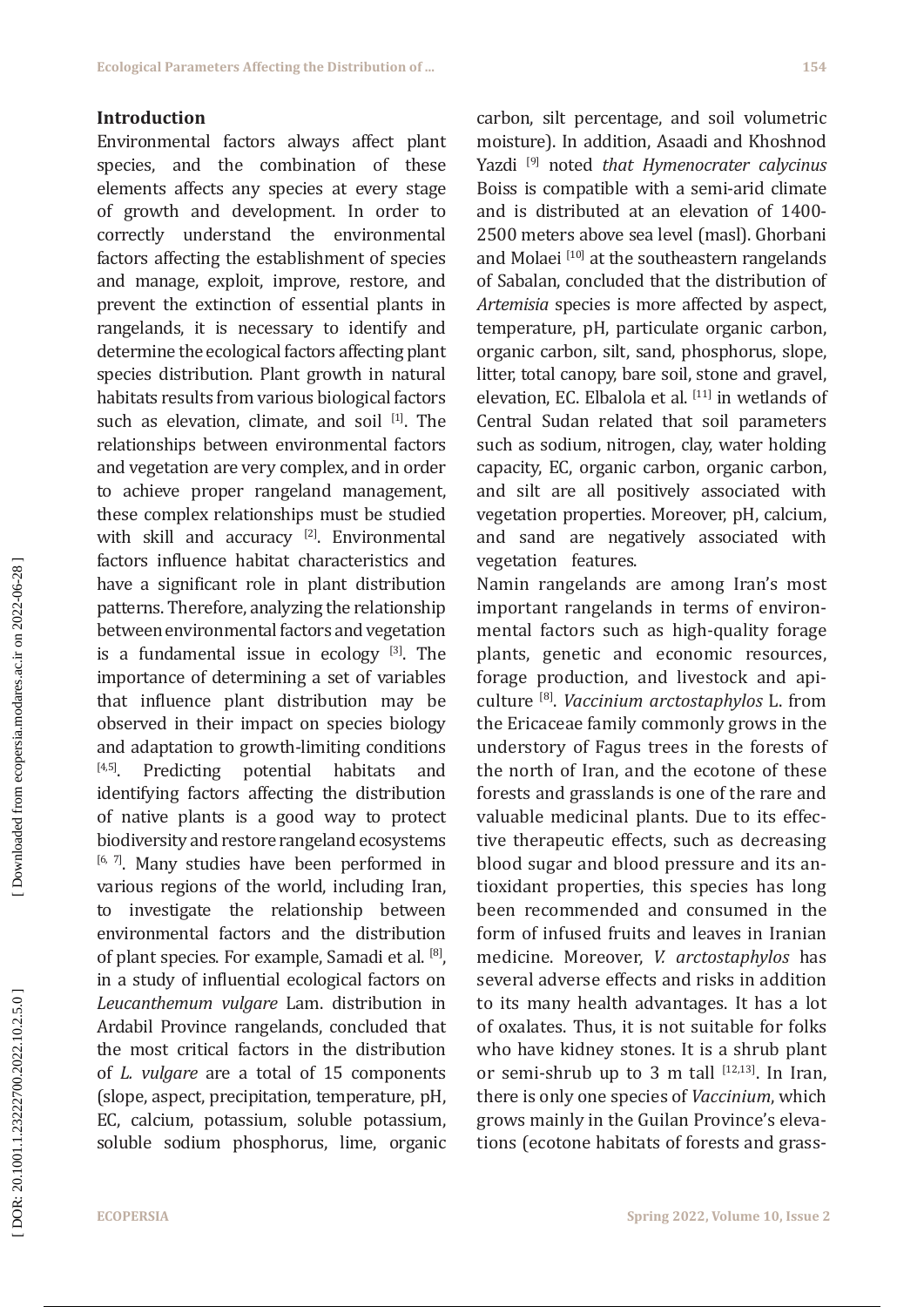

Figure 1) Location of the study area in Namin region, Ardabil province of Iran (S1P1: Site1 and presence point 1; S1A1: Site 1 and absent point 1 and … .)

lands between Ardabil and Guilan), and is endangered due to its inability to reproduce in nature through seeds. *V. arctostaphylos* are found in most forested areas of Anatolia, the Caucasus, Siberia, North America, and especially Europe [14-16].

As a result of the research gap and lack of knowledge about the ecological factors affecting the distribution of this rare and endangered species, this study aimed to determine environmental variables affecting the distribution of *V. arctostaphylos* such as soil, climate factors, and topography in the Namin region. Understanding the environmental components that influence plant distribution can aid familiarity with native species adaption, preference orientation, and application in rangeland improvement projects.

### **Materials & Methods Study area**

The study area is located in the geographical

coordinates of 38˚10΄30˝N to 48˚34΄00˝E and 38˚27΄30˝N to 48˚42΄00˝E in the Namin region of Ardabil Province (Figure 1). The mean rainfall of the region using data from the nearest station (Namin, at an elevation of 1345 masl) is 378 mm, and the average temperature is  $8.9^{\circ}$ C [17,18]. Different geographic characteristics, considerable elevation differences, and closeness to the Caspian Sea have created optimal growth conditions for various species and the establishment of several plant communities in this ecotone area  $[18]$ . The climate of this region is influenced by the climate of the Caspian Sea and the mountainous wall of the western Alborz, as well as humid air entering the region.

### **Sampling Method**

To conduct the present study using land use map and several stages of initial field visits to wooded rangelands and grasslands of elevations between Ardabil and Guilan Province, where the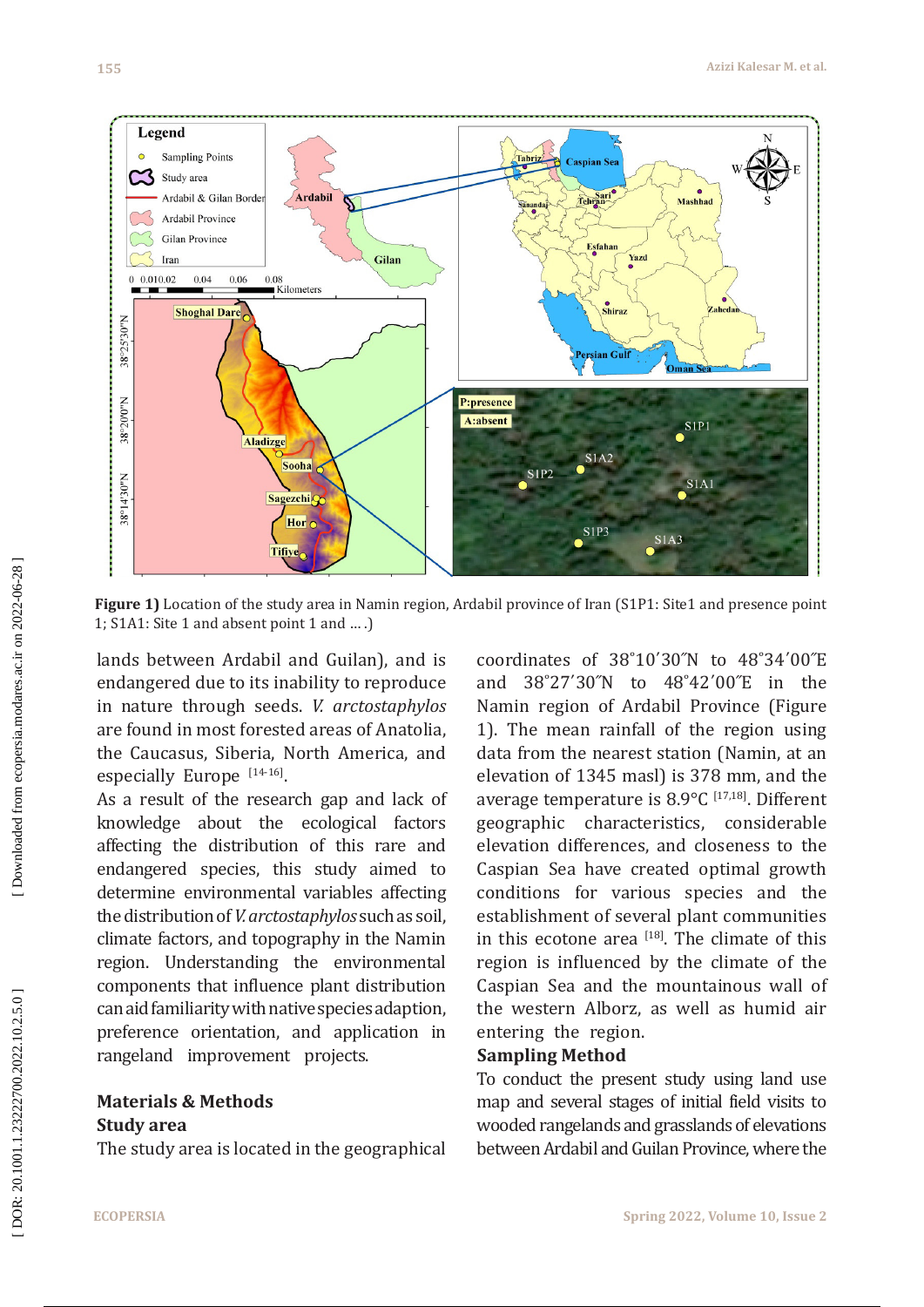medicinal species of *V. arctostaphylos* (Figure 2) is distributed, and eight habitats were selected based on the diverse topography of the area and the purpose of the study. Because this is rare, finding it in the area was challenging; therefore, the species' location in each habitat was determined first, and then longitude and latitude data and physiographic factors were recorded using GPS. Then, from a depth of 0-30 cm (active rooting depth), 40 soil samples were taken from the presence and absence areas of species [1]. Then, in the University of Mohaghegh Ardabili's soil science laboratory, some physical and chemical properties of soil including pH, EC, texture, lime, soluble potassium, magnesium, saturation percentage of soil (SP%), soluble sodium, organic carbon, absorbable phosphorus, soluble bicarbonate, total neutralizing value (TNV) and the percentage of clay, silt, and sand were measured using physical and chemical analysis methods  $[19]$ .



**Figure 2)** Pictures of *V. arctostaphylos* in the study area.

A DEM map with 20 ×20 pixel dimensions was created using  $1:25000$  maps and ArcGIS<sub>ver10.8</sub> software, and it was used to create maps of elevation, slope, geographical directions, and topographic indices, including Topographic Wetness Index or Compound Topographic Index (TWI or CTI) (Eq. 1), Stream Power Index (SPI) (Eq. 2), and land plan curvature index (PC)  $[20-22]$ . The plan curvature tool in  $ArcGIS_{\text{ver.10.8}}$  software was used to create these indices, and the numerical value of these maps was extracted.

In the next step, using Eq. (3), the aspect data were quantified  $[23]$ . Then, using the Eq.

of rainfall gradient and temperature of the region, rainfall and temperature maps were prepared using  $ArcGIS_{vert0.8}$  software. The rainfall map was extracted and controlled using Eq. (4) and the temperature map using Eqs. (5) and (6); based on the DEM and 25 year rainfall calibration relationship in the Namin region for sampling sites.

- CTI or TWI =  $\ln (\alpha / \tan \beta)$  Eq. (1)
- $SPI = As \times \tan(b)$  Eq. (2)
- $A' = Cos (45-A) +1$  Eq. (3)
- $P= 0.1908H + 79.95$  Eq. (4)
- $T_{max}$  = 23.0428 0.0051286H Eq. (5)
- $T_{\text{mean}}$  = -4.36532 + 0.917135Tmax Eq. (6)

where  $\alpha$  was the amount of accumulation of upstream flow,  $β$  was the slope angle, As was the target region's area, b was the slope's degree, A ʹ was the converted value of aspect, A was the azimuth value of aspect, P was the rainfall, H was the elevation,  $T_{max}$  was the maximum temperature, and  $T_{mean}$  was the mean temperature.

The mean of the examined characteristics in these two groups of sites was compared using data collected from all locations (presence and absence of species) and an independent t-test. Discriminant Analysis (DA) was used to determine the degree of importance of the measured variables (physiographic, climate, and soil variables). A discriminant function is constructed by creating a function from a collection of functions for a K group, where the number of K-1 groups or independent variables is smaller each time. The first function gives the best linear composition for predicting group membership  $[24-26]$ . Then, the collinearity of the between variables was investigated.

The presence and absence of *V. arctostaphylos*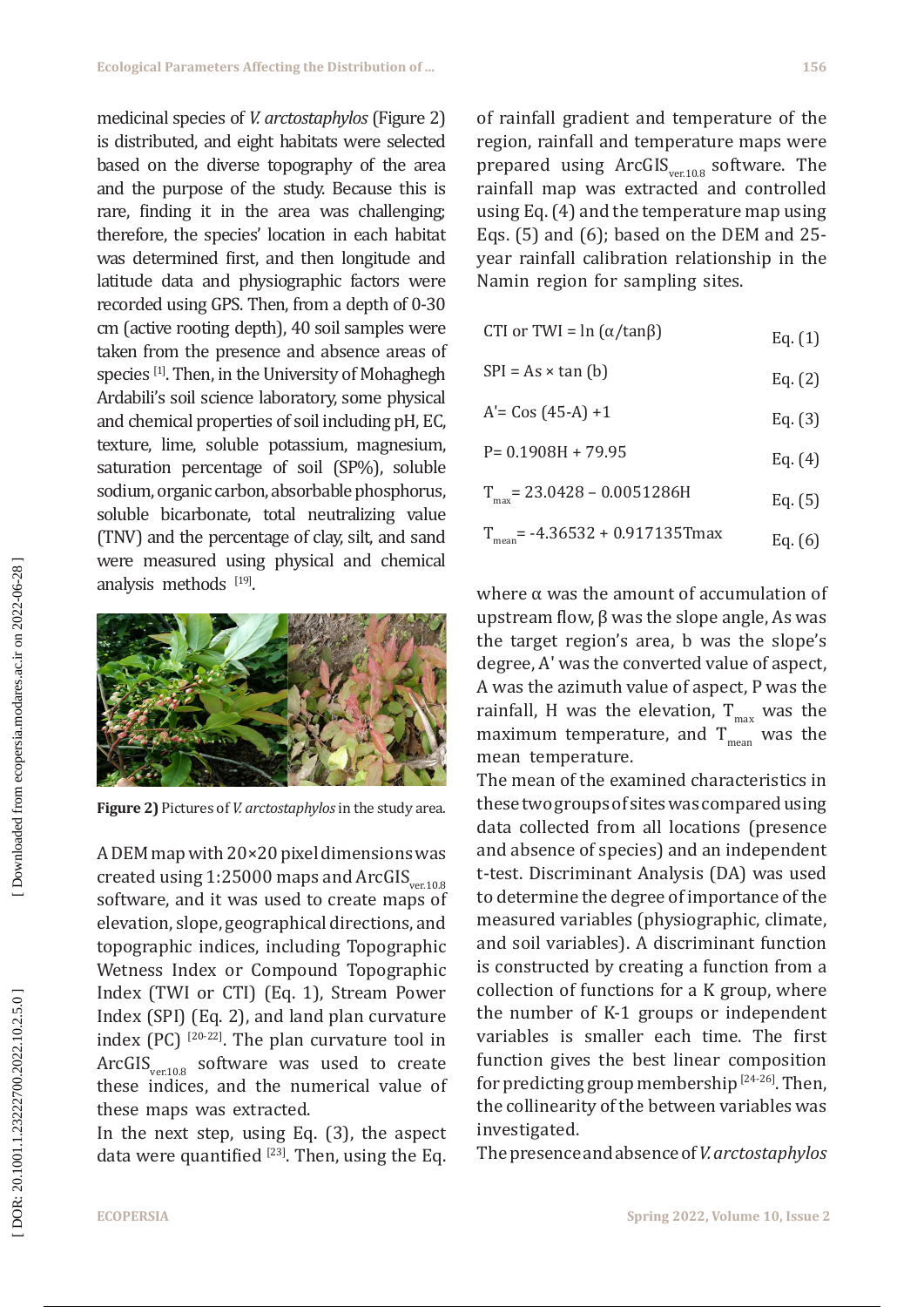were used as dependent variables, with soil, climatic, and topographic parameters used as independent variables in the analysis. The stepwise method was used to identify the entry of variables into the model while doing this analysis. Simultaneously, the F test was used to choose the best discriminant variables, which resulted in significant differences. Wilks Lambda's statistic was used to test the discriminant function's efficiency in creating significant differences between groups, the significance of which was determined using the Chi-square statistic<sup>[27]</sup>. After examining the assumptions of DA, the main variables of the model were chosen based on the standard discriminant coefficients.  $SPSS$ <sub>Ver26</sub> software was used to perform analysis.

### **Findings**

Table (1) shows the results of a t-test comparing the presence of *V. arctostaphylos* to the absence of this species in terms of ecological parameters. The variables of SPI at the 5% level and pH, EC, lime, soluble sodium, organic carbon, soil texture, and species density at the 1% level were significantly different in the presence and absence locations of species. The distribution rate of the studied species is directly affected by decreasing SPI, pH, EC, lime, organic carbon, soil texture and density, and increasing dissolved sodium.

According to the discriminant analysis results, functions 1, 2, and 3 explained 86.4, 10.7, and 2.8% of the variance of the whole data, respectively (Table 2). The eigenvalue and canonical correlation coefficient of the first function are higher than those of the other functions, indicating that this function is a better discriminant function and can identify groups well.

The Wilks Lambda values for the audit functions are shown in table (3). The value of this index increases from the first to the

third function. The closer this index gets to zero, the more appropriate the estimation function is in separating the groups. Therefore, since the value of Wilks Lambda in function one is closer to zero, this function has a better estimate in the separation of groups. According to the results of the Chisquare test, the value of the Wilks Lambda statistic is significant (p<0.01), indicating a difference between the mean of the presence and absence groups.

In each of these three functions, the studied parameters had different coefficients. Using these coefficients, the influential factors in the grouping of the studied areas and the distribution of *V. arctostaphylos* can be determined (Table 4). Accordingly, primarily soluble potassium, pH, phosphorus, magnesium, organic carbon, lime, slope, soluble sodium, soil texture, elevation, TWI, temperature, and rainfall; in the second priority, species density, silt percentage, sand, and soluble bicarbonate percentage and in the third priority, PC, aspect, EC, SPI, and clay percentage, were effective in differentiating locations and distribution species, respectively. The classification results of the studied sites by discriminant analysis method are shown in Table (5). The percentages in this table demonstrate how well the observed and estimated items match. When each location's information is incorporated in the discriminant function, the function correctly detects membership to the same site in 100% of cases. The function accurately recognizes membership in 100% of cases where information on the presence and absence of *V. arctostaphylos* is included. In general, all of the prominent grouped cases (100%) have been correctly categorized. To distinguish the presence or absence of the studied species, 19 factors including elevation, slope, aspect, precipitation, TWI, PC, SPI, pH, EC, lime, phosphorus, soluble potassium, soluble sodium, magnesium, organic carbon, soluble bicarbonate, soil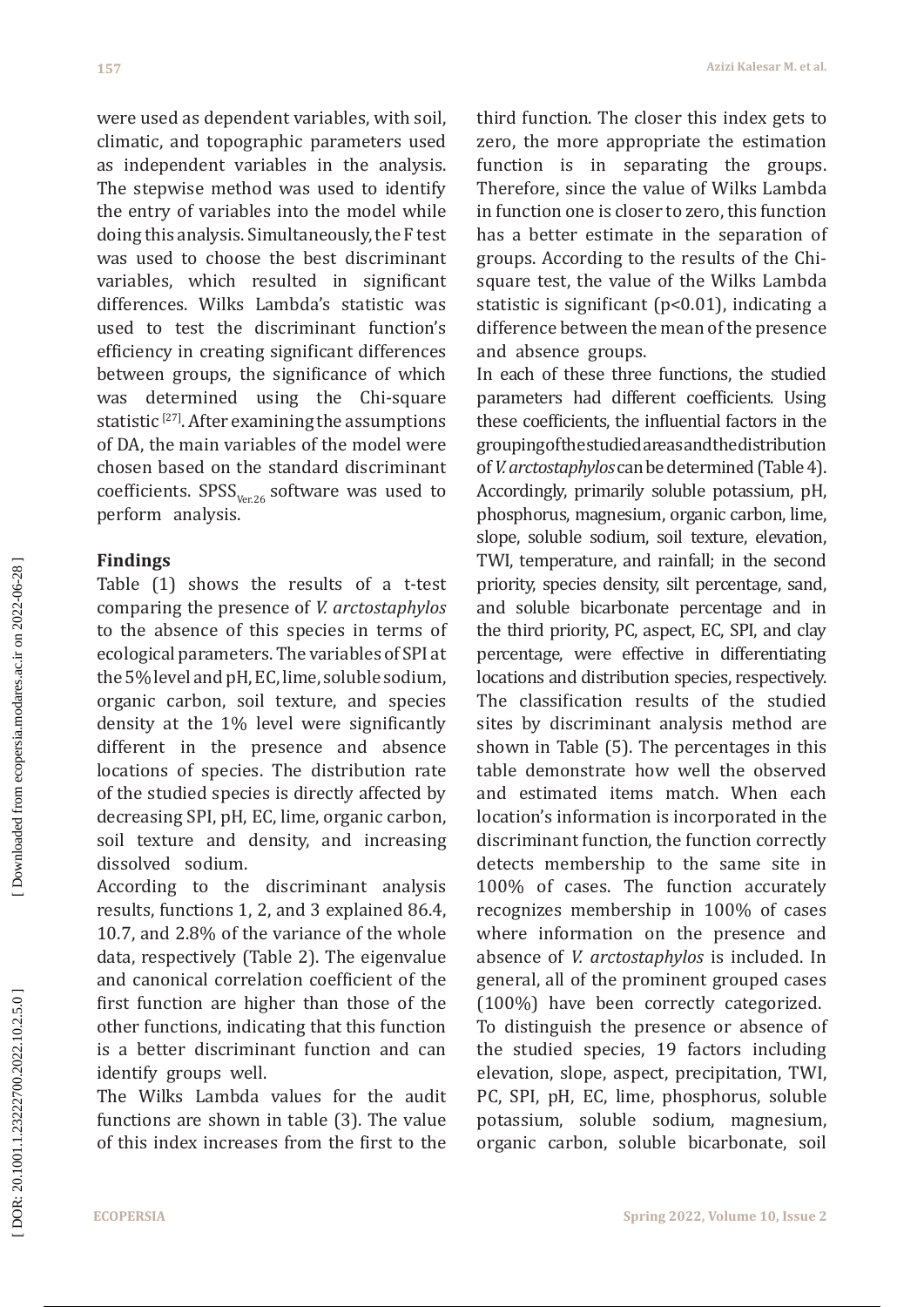|                                                                 | <b>Presence locations</b> | <b>Absence locations</b> |                       |  |
|-----------------------------------------------------------------|---------------------------|--------------------------|-----------------------|--|
| <b>Variables</b>                                                | Mean ± SD                 | Mean ± SD                | t                     |  |
| Elevation (m)                                                   | 104.031692.95±            | 107.381698.8±            | $0.17^{ns}$           |  |
| Slope $(\%)$                                                    | 7.3624.06±                | 7.0222.65±               | $-0.62^{ns}$          |  |
| Aspect                                                          | $0.690.65\pm$             | $0.660.37\pm$            | $-0.13^{ns}$          |  |
| Precipitation (mm)                                              | 20.53403.54±              | 20.82404.06±             | 0.08 <sup>ns</sup>    |  |
| Temperature (°C)                                                | $0.519.21 \pm$            | $0.519.20 \pm$           | $-0.08$ ns            |  |
| TWI                                                             | $1.355.55\pm$             | 1.335.46±                | $-0.21$ <sup>ns</sup> |  |
| PC                                                              | $1.770.12 \pm$            | $1.270.61 \pm$           | $0.99^{ns}$           |  |
| <b>SPI</b>                                                      | 4140.831609.63±           | 743.22388.41±            | $-1.30*$              |  |
| pH                                                              | $0.56.16\pm$              | $0.095.39\pm$            | $-6.77**$             |  |
| $EC$ (ds.m <sup>-1</sup> )                                      | $0.20.63\pm$              | $0.060.43\pm$            | $-4.20**$             |  |
| Lime $(\%)$                                                     | 1.486.02±                 | $0.464.82 \pm$           | $-3.46**$             |  |
| Mg (ppm)                                                        | 12.838.09±                | 8.9121.60±               | $-4.73^{ns}$          |  |
| $K$ (mg.kg $^{-1}$ )                                            | 98.15642.08±              | 74.73383.91±             | $-9.36$ ns            |  |
| Na (ppm)                                                        | 7.4139.51±                | 3.4242.68±               | $1.74**$              |  |
| $P(mg.kg-1)$                                                    | $2.3611.27 \pm$           | $1.597.07 \pm$           | $-6.59^{ns}$          |  |
| OC(%)                                                           | 5.138.68±                 | $1.063.18\pm$            | $-4.69**$             |  |
| $HCo3$ (meq.l <sup>-1</sup> )                                   | 3.5513.72±                | $2.6111.52 \pm$          | $-2.23^{ns}$          |  |
| SP (%)                                                          | 3.7312.77±                | 2.8312.46±               | $-1.63**$             |  |
| Clay $(\% )$                                                    | 2.588.64±                 | $5.7310.27 \pm$          | 1.16 <sup>ns</sup>    |  |
| Silt (%)                                                        | $7.3727.23 \pm$           | 7.3632.30±               | 2.17 <sup>ns</sup>    |  |
| Sand $(\%)$                                                     | 8.4364.12±                | 10.7757.43±              | $-2.19^{ns}$          |  |
| The density of <i>V. arctostaphylos</i> (No. ha <sup>-1</sup> ) | 18.3715.95±               | $0.000.00 \pm$           | $-3.88**$             |  |

**Table 1)** Comparison of the studied parameters at locations with the presence and absence of *V. arctostaphylos* with t-test.

Note: \*\*: p<0.01; \*: p<0.05; ns: indicates lack of significant difference.

texture, sand percentage, and species density were identified as the important factors. According to the findings, functions 1, 2, and 3 can predict 86.40, 97.20, and 100% of the independent variables, respectively, with canonical correlation values of 0.697, 0.884, and 0.985 and distinguish between the presence and absence of the *V. arctostaphylos* species (Eqs. 7, 8 and 9). The findings of discriminant analysis models revealed that the saturation percentage of soil (SP) was the most important factor in the presence and absence of V. arctostaphylos species in all equations.

### **Discussion**

Results of comparison of selected ecological factors using independent t-test showed that SPI ( $p<0.05$ ) and variables of  $pH$ , EC, lime, soluble sodium, organic carbon, soil texture, and species density  $(p<0.01)$  all had significant differences in presence and absence locations of *V. arctostaphylos*. Moreover, the SPI, pH, EC, lime, organic carbon, soil texture, and density had the opposite effect, and dissolved sodium directly affected the distribution of the species. Because there are no comparable references for the factors affecting the distribution of *V. arctostaphylos*, similar environmental factors impacting the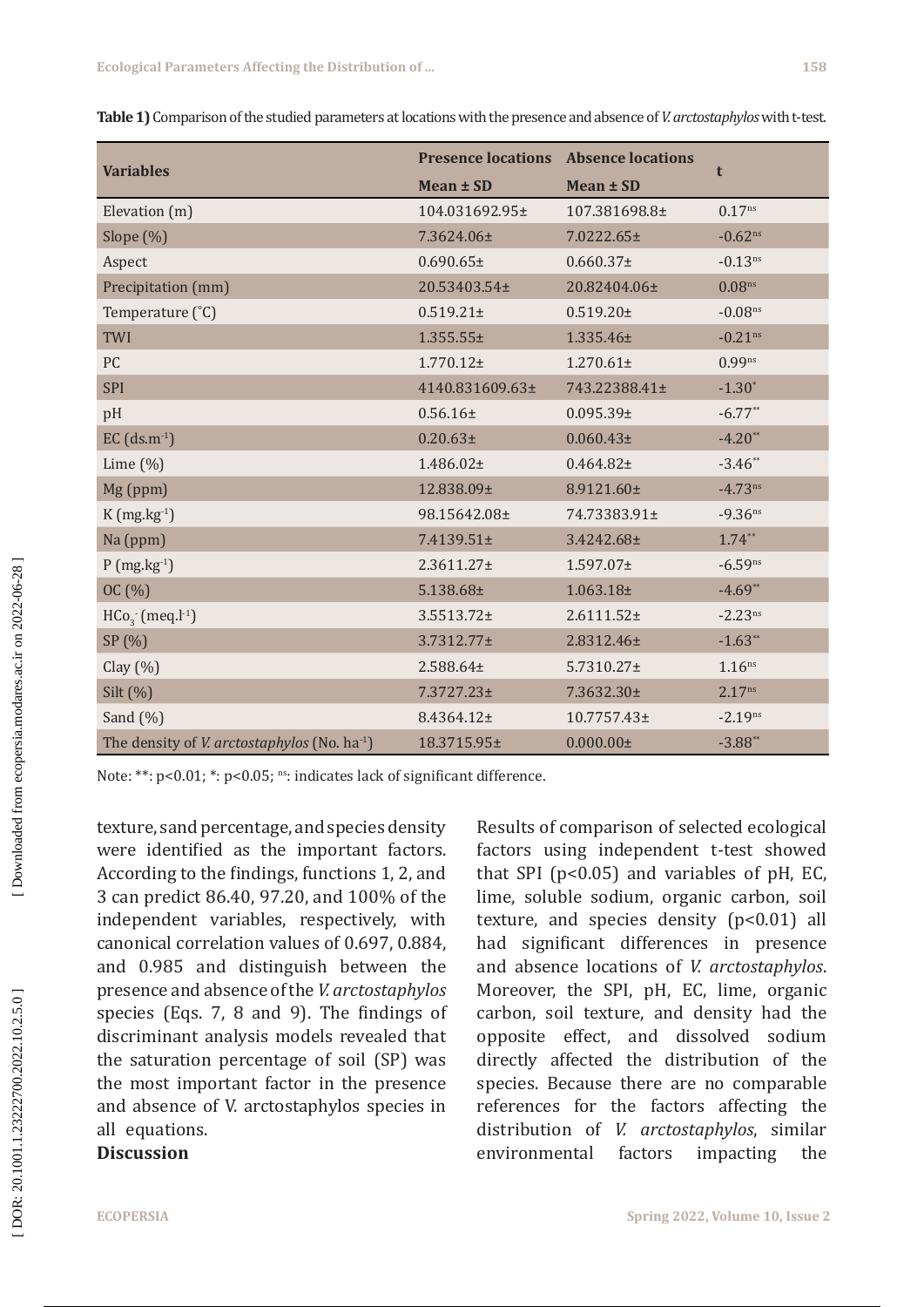| <b>Function</b> | Eigenvalue            | <b>Percent of Variance</b> |       | <b>Cumulative Percent</b> Canonical Correlation $(\mathbb{R}^2)$ |
|-----------------|-----------------------|----------------------------|-------|------------------------------------------------------------------|
|                 | $28.801$ <sup>a</sup> | 86.40                      | 86.40 | 0.983                                                            |
|                 | $3.583^{\circ}$       | 10.70                      | 97.20 | 0.884                                                            |
| 3               | 0.943a                | 2.80                       | 100   | 0.697                                                            |

**Table 2)** Results of discriminant analysis (DA) for environmental factors of *V. arctostaphylos.*

The first three canonical discriminant functions were used in the analysis.

**Table 3)** Wilks Lambda values of audit functions obtained from *V. arctostaphylos* species discriminant analysis.

| <b>Test of Function(s)</b> | Wilks Lambda | Chi-square | df | Sig.  |
|----------------------------|--------------|------------|----|-------|
| 1 toward 2                 | 0.004        | 153.475    | 57 | 0.000 |
| 2 toward 3                 | 0.112        | 60.125     | 36 | 0.007 |
| 3                          | 0.515        | 18.263     | 17 | 0.372 |

**Table 4)** Discriminant coefficients of the measured variables in the studied areas obtained from the Discriminant Analysis **.**

|                                                                 | <b>Function</b>       |                |                       |  |
|-----------------------------------------------------------------|-----------------------|----------------|-----------------------|--|
| <b>Variables</b>                                                | $\mathbf{1}$          | $\overline{2}$ | 3                     |  |
| $K$ (mg.kg $^{-1}$ )                                            | $-0.282$ <sup>*</sup> | $-0.076$       | $-0.046$              |  |
| pH                                                              | $-0.205$              | $-0.021$       | $-0.007$              |  |
| $P(mg.kg-1)$                                                    | $-0.200*$             | $-0.059$       | $-0.129$              |  |
| Mg (ppm)                                                        | $-0.142$ *            | $-0.052$       | 0.066                 |  |
| OC(%)                                                           | $-0.142*$             | $-0.025$       | 0.000                 |  |
| Lime $(\%)$                                                     | $-0.105*$             | $-0.030$       | 0.104                 |  |
| Slope (%)                                                       | $0.069*$              | $-0.041$       | $-0.046$              |  |
| Na (ppm)                                                        | $0.052*$              | 0.010          | 0.032                 |  |
| SP(%)                                                           | $-0.049*$             | $-0.020$       | 0.019                 |  |
| Elevation (m)                                                   | $0.036*$              | 0.026          | 0.005                 |  |
| TWI                                                             | $-0.031$ *            | $-0.021$       | $-0.022$              |  |
| Temperature <sup>b</sup> (°C)                                   | $-0.015$ *            | $-0.008$       | $-0.010$              |  |
| Precipitation (mm)                                              | $0.015*$              | 0.008          | 0.010                 |  |
| The density of <i>V. arctostaphylos</i> (No. ha <sup>-1</sup> ) | 0.099                 | $-0.437*$      | $-0.194$              |  |
| Silt $\frac{b}{2}$ (%)                                          | 0.064                 | $0.113*$       | 0.066                 |  |
| Sand $(\%)$                                                     | $-0.065$              | $-0.091$ *     | $-0.023$              |  |
| $HCo3$ (meq.l <sup>-1</sup> )                                   | $-0.066$              | $-0.074*$      | 0.044                 |  |
| PC                                                              | 0.010                 | 0.004          | $-0.231$ *            |  |
| Aspect                                                          | 0.028                 | 0.103          | $-0.228$ <sup>*</sup> |  |
| $EC$ (ds.m <sup>-1</sup> )                                      | $-0.127$              | $-0.058$       | $0.149*$              |  |
| SPI                                                             | $-0.040$              | 0.005          | $-0.108$              |  |
| Clay $\frac{b}{b}$ (%)                                          | 0.034                 | 0.013          | $-0.059*$             |  |

\*. Most considerable absolute correlation between each variable and any discriminant function

b. This variable not used in the analysis.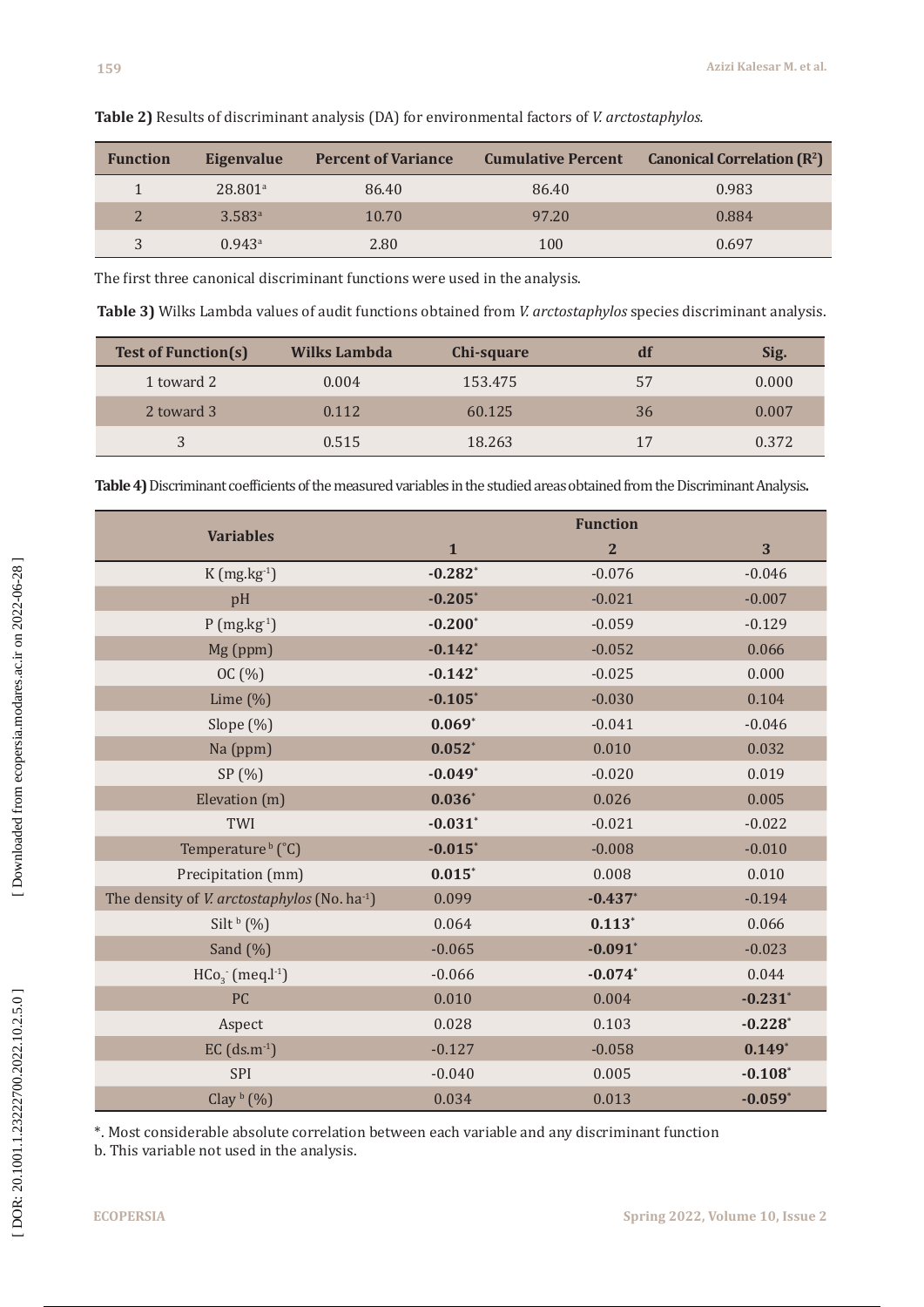| Y (Function 1)= 1.795- Elevation + 0.538 Slope + 1.36 Precipitation + 0.138 TWI -1.992 pH +<br>3.615 TNV - 1.486 P + 0.93 K + 3.275 Na + 0.924 Mg - 2.868 OC + 6.341 SP ( $R^2:0.697$ )                                                                                                                                  | Eq. (7) |
|--------------------------------------------------------------------------------------------------------------------------------------------------------------------------------------------------------------------------------------------------------------------------------------------------------------------------|---------|
| Y (Function 2)= 0.065- Elevation – 0.611 Slope + 0.186 Precipitation – 0.617 TWI –10.114 pH +<br>4.612 TNV - 5.686 P + 12.594 K + 2.131 Na + 2.639 Mg - 2.337 OC + 2.243 HCO <sub>3</sub> + 17.052 SP -<br>8.17 Sand - 1.424 Density ( $R^2:0.884$ )                                                                     | Eq. (8) |
| Y (Function 3)= 1.111- Elevation + 0.186 Slope - 0.351 Aspect + 2.593 Precipitation + 0.032 TWI<br>$-0.375$ PC $-0.484$ SPI $-5.045$ pH $+4.310$ EC $-0.557$ TNV $-0.335$ P $+1.534$ K $-0.391$ Na $+2.874$<br>Mg - 0.848 OC - 3.767 HCO <sub>3</sub> + 5.041 SP - 1.950 Sand - 0.128 Density<br>(R <sup>2</sup> :0.985) | Eq. (9) |

|               |       |                                          | <b>Predicted group membership</b> |              |     |
|---------------|-------|------------------------------------------|-----------------------------------|--------------|-----|
| <b>Groups</b> |       | <b>Presence of V.</b><br>arctostaphylos  | Absence of V.<br>arctostaphylos   | <b>Total</b> |     |
| Original      | Value | Presence of <i>V</i> .<br>arctostaphylos | 20                                | $\theta$     | 40  |
|               |       | Absence of V.<br>arctostaphylos          | $\mathbf{0}$                      | 20           |     |
|               | $\%$  | Presence of V.<br>arctostaphylos         | 100                               | $\theta$     |     |
|               |       | Absence of V.<br>arctostaphylos          | $\mathbf{0}$                      | 100          | 100 |

**Table 5)** Classification results with the discriminant analysis method for *V. arctostaphylos*.

distribution of different species were used to compare the current study with previous studies. According to the results of Mosayebi et al. [28] on the ecological factors affecting the distribution of *Agropyron libanoticum* Hack. The variables of elevation, rainfall, and temperature (p<0.01) and stone and gravel and organic carbon (p<0.05) were significantly different. According to the results of Samadi et al. [8] also found that the variables of aspect, EC, magnesium, soluble sodium, phosphorus, lime, volumetric soil moisture (p<0.01), and the factors of potassium and particulate organic carbon (p<0.05) had significant differences between the locations of presence and absence of *Leucanthemum* vulgare.

To determine the factors affecting the presence and absence of the *V. arctostaphylos* using discriminant analysis, 19 factors were identified as the important factors. Accordingly, primarily soluble potassium, pH, phosphorus, magnesium, particulate organic carbon, lime, slope, soluble sodium, soil texture, elevation, TWI, temperature, and rainfall; in the second priority, species density, silt percentage, sand, and soluble bicarbonate percentage and in the third priority, PC, aspect, EC, SPI, and clay percentage, were influential in differentiating locations and spreading species . Based on the results of discriminant analysis, three models were extracted to investigate the factors affecting the distribution of *V. arctostaphylos* species. In the first model, 12 factors  $(R^2:0.697)$ , in the second model,  $15$  factors ( $R^2:0.884$ ), and in the third model, 19 factors (R 2 :0.985) were identified. In addition, function three was identified as the best separator of presence and absence of *V. arctostaphylos*. The findings of discriminant analysis models revealed that the saturation percentage of soil (SP) was the most crucial factor in the presence and absence of *V. arctostaphylos* species in all equations. This shows that *V. arctostaphylos* is highly dependent on soil moisture. This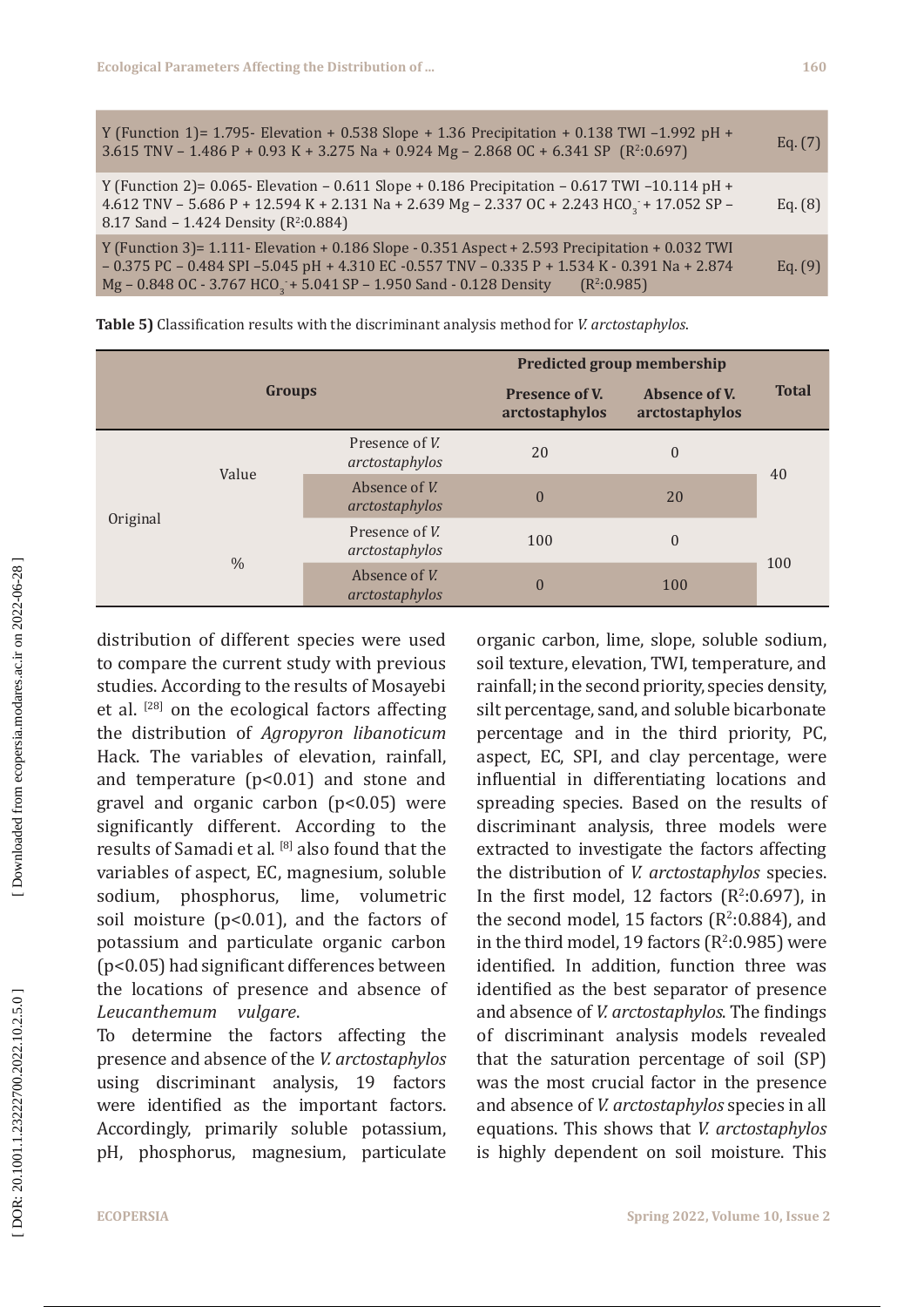has caused it to grow understory trees. Ghorbani et al. [29] stated that the variables of EC, litter, rainfall, temperature, elevation and soil properties such as potassium, silt, and bare soil were the most critical factors in the distribution of *Dactylisglomerata* and *Thymus kotschyanus*. In addition, Mosayebi et al. [28] showed that rainfall, elevation, temperature, slope, loam percent, aspect, stone and gravel, phosphorus, clay, soil depth, total canopy cover, organic carbon, and sand were the most important affecting the distribution of *Agropyron libanoticum* in Alborz Province. The current study results showed that elevation parameters and related factors such as rainfall and temperature are the most important determinants in *V. arctostaphylos* distribution. Rainfall and temperature are the two most important climate characteristics in each region, and both are affected by elevation. Elevation has a direct relationship with rainfall and an inverse relationship with temperature. According to the current study results, the maximum presence of *V. arctostaphylos* can be found at elevations of 1500 to 1900 meters, at temperatures of 7-10 °C, and with precipitation ranging from 350 to 450 mm. This is consistent with Fathi et al. [13] found that this species grows best in the shade and low light and that it is distributed in the elevation range of 1300-1800 meters, with an average annual temperature of 8-16 °C, rainfall of 200-300 mm, loamy soil, and an acidic pH. Ghorbani et al. [30] found comparable results in studying the distribution of *Thymus kotschyanus*. According to Mohtashamnia  $[31]$ , elevation is an essential factor in the distribution of *Artemisia aucheri*. In addition, the effect of elevation on vegetation has been emphasized in studies conducted by many researchers [31-33]. Rainfall and temperature are critical climatic variables influenced by elevation and affect soil moisture, the start of the growing season, the length of the growing season, and the vegetation type. Also, according to the results of DA, the percentage of the slope is an influential factor in the differentiation of places of the presence and absence and the distribution of *V. arctostaphylos* species. The slope is one of the most important factors of topographical and its changes during a gradient can affect the type of vegetation cover  $[34, 35]$ . Due to high water flow, the soil dries up quickly on steep slopes, and severe soil erosion inhibits plant growth. Ghorbani et al.  $[1]$  consider slope as one of the factors influencing changes in canopy cover percentage and density of *Artemisia fragrans* Willd. and *Artemisia austriaca* Jacq.

Moreover, the present study results showed that among soil properties, potassium, pH, phosphorus, magnesium, organic carbon, lime, sodium, and soil texture are the most important factors affecting the distribution of *V. arctostaphylos*. Exchangeable potassium has been effective in the distribution of *V. arctostaphylos*. It plays an active role in regulating photosynthesis, carbohydrate transport, protein synthesis, facilitating soil nutrients transfer, and is considered a soil fertilizer. Potassium in the soil also aids water absorption and increases drought and frost resistance in plants [36]. Darvishi et al. [37] also reported that the amount of potassium salts played a significant role in the distribution of *Astragalus gossypinus*. After nitrogen, phosphorus is the most important nutrient in plant nutrition, and it is essential for reproductive growth. In plants, phosphorus is required for photosynthesis, protein<br>metabolism, respiration, and enzyme metabolism, respiration, and enzyme synthesis  $[6,32]$ . Magnesium and potassium are more easily absorbed in the soil and have a higher transfer coefficient. Magnesium is a vital and required element in plant biological responses [38]. In their experiments, Asaadi and Khoshnod Yazdi and Samadi et al. [9,8] used discriminant analysis to demonstrate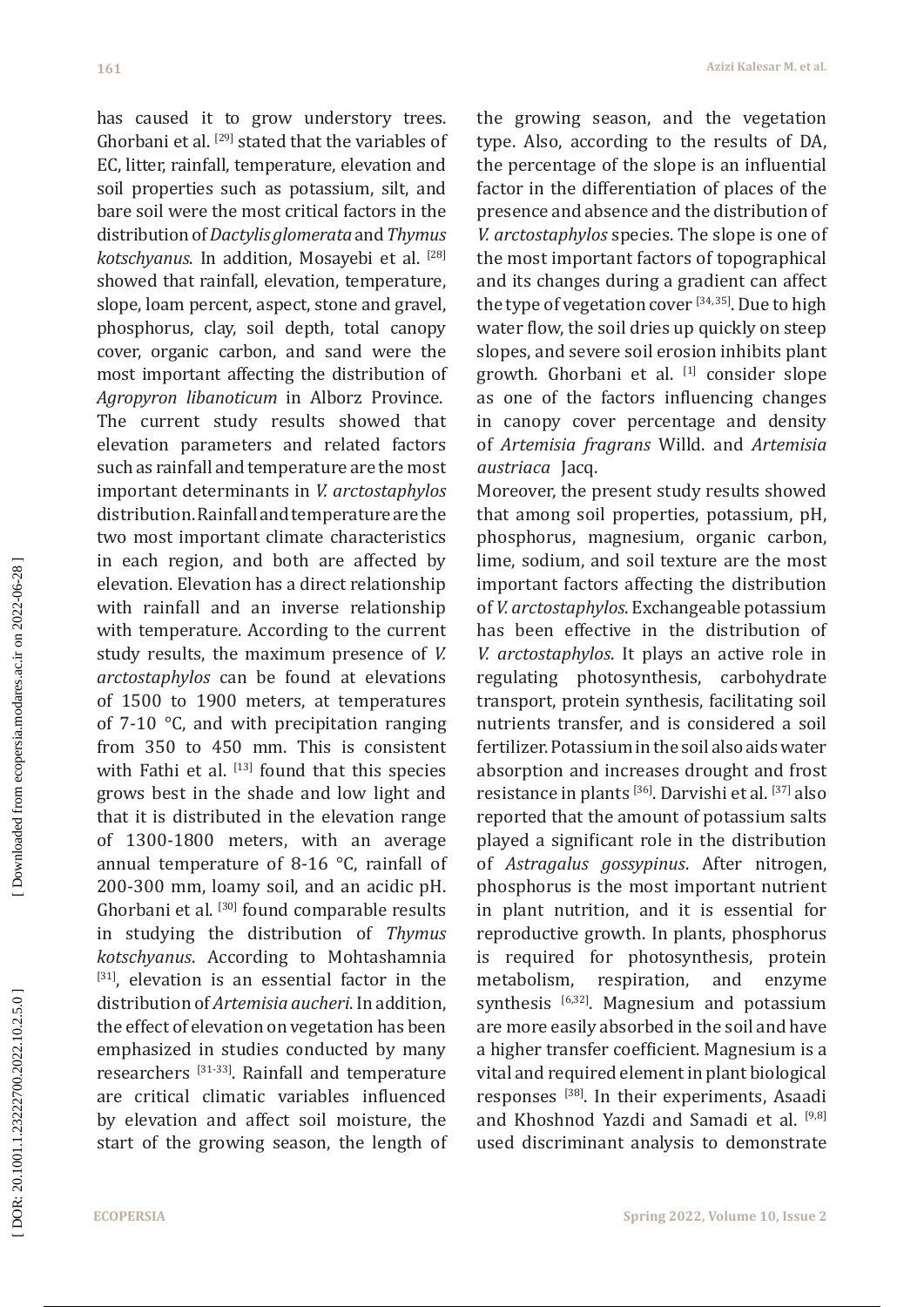the effects of potassium, phosphorus, magnesium, and sodium variables on plants distribution.

There was a significant difference in pH and EC between locations with and without *V. arctostaphylos*, indicating that the species prefers acidic soils with low salinity. Ghorbani et al.  $^{[1]}$  found that pH and EC of soil affect the distribution of *Artemisia fragrans* Willd. and *Artemisia austriaca* Jacq. Moreover, Jafari et al. [38] reported that EC, pH, organic carbon, potassium, phosphorus, percentage of sand and silt, soil gravel and slope, aspect, elevation, rainfall, and temperature were impacted on the presence and absence of *Ferula gummosa* (Boiss.). *V. arctostaphylos* is more widespread on the soil, with 4.82 to 6.02% lime. Having adequate lime in the soil helps create a good soil structure; but, if the soil lime level rises too high, it creates a hard layer in the soil and raises the pH, providing unfavorable conditions for the plant to absorb some elements [39, 40]. Gavili Kilaneh and Vahabi [41] introduce the percentage of soil lime as one of the factors affecting the distribution of plant species in the studied region. The presence of substances that hinder seed germination in the fruit is the leading cause of this species' decline and rarity [15]. Plant species were classified into four categories proposed by IUCN as exposed, extinction species, low risk, vulnerable, and lacking data $[42]$ .

### **Conclusion**

Results showed 19 variables including elevation, slope, aspect, precipitation, Topographic Wetness Index (TWI), land plan curvature index (PC), SPI, pH, EC, lime, phosphorus, soluble potassium, soluble sodium, magnesium, organic carbon, bicarbonate solution, sand percentage, and species density were identified as the important factors affecting the distribution of *V. Arctostaphylos* . The discriminant variables entered into the functions were of all the studied factors, namely topography, climate, and soil, indicating that these factors were chosen correctly. According to the findings of this study, by identifying the habitat of *V. arctostaphylos* and the impacts of environmental factors on species distribution, practical steps have been taken to improve and restore the habitat of *V. arctostaphylos* and areas with similar conditions. In particular, the findings of this study can be used in the Namin rangelands, which between Ardabil and Gilan Province, for management objectives to conserve this medicinal and rare plant. These can be very useful in rangeland regeneration projects for recommending species compatible with various ecological conditions. These can also be used to determine the areas with the potential to emerge the rare, endangered, and medicinal species *V. arctostaphylos*. Future research should focus on mapping the habitats of *V. arctostaphylos* and distribution patterns concerning climate change.

## **Acknowledgments**

The authors thank and appreciate the University of Mohaghegh Ardabili, who provided the present study facilities. **Ethical Permissions:** Not declared.

**Conflict of Interests:** Authors declare they have no conflict of interest.

**Authors' Contributions**: Azizi Kalesar M. (First author), Introduction author/Methodologist/ Original researcher (40%); Moameri M. (Second author), Methodologist/Original researcher/Statistical analyst/ Results (40%); Ghorbani A. (Third author), Methodologist/ Original researcher/Discussion author (20%). **Funding/Support:** This research was supported by the grant and research program of the University of Mohaghegh Ardabili.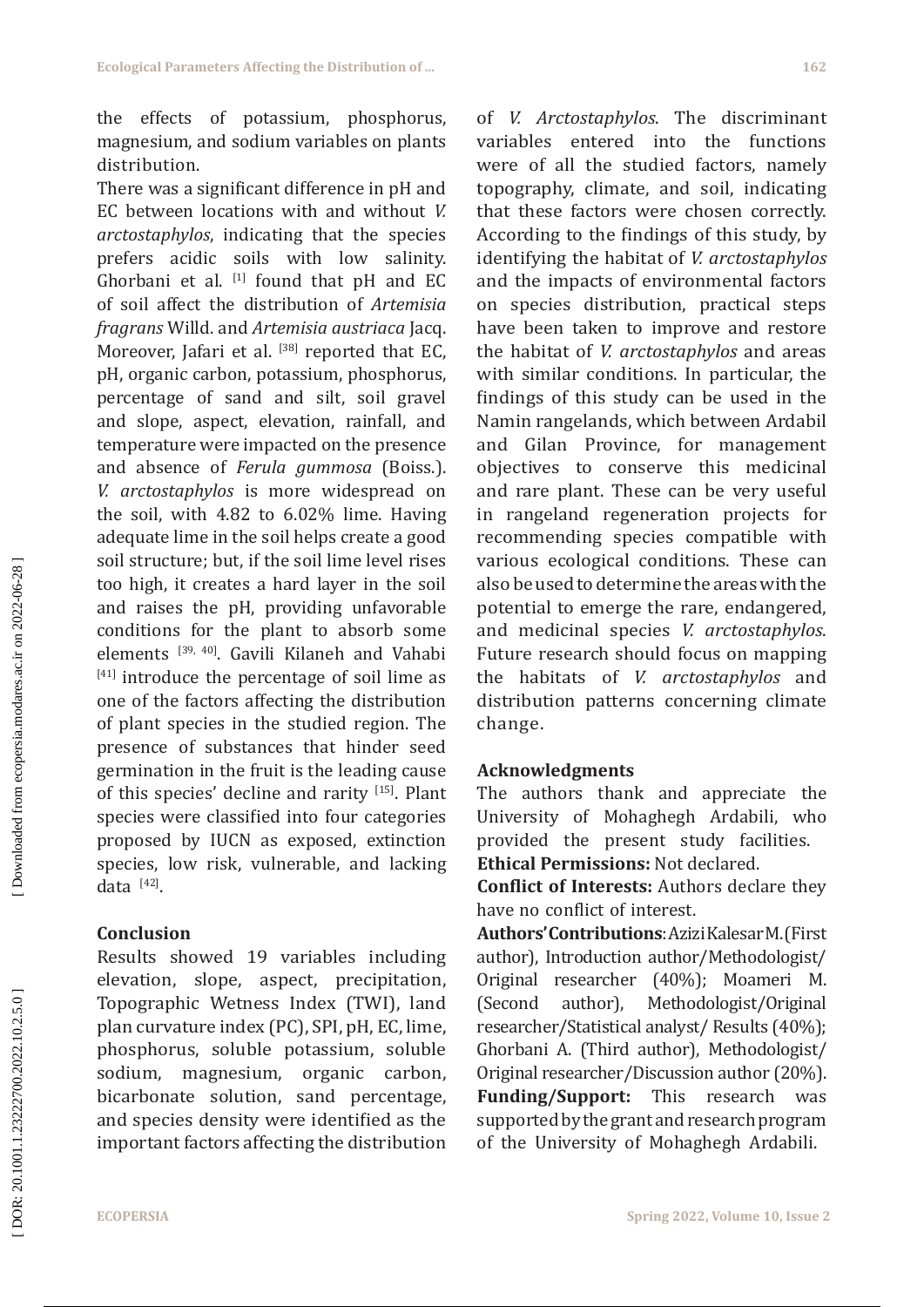### **References**

- 1. Ghorbani A., Abbasi Khalaki M., Asghari A., Omidi A., Zare Hesari B. Comparing environmental factors on distribution of *Artemisia fragrans* and *Artemisia austriaca* in southeastern rangelands of Sabalan. J. Range. Sci. 2015; 9(2): 129-141.
- 2. Guisan A., Zimmermann N.E. Predictive habitat distribution models in ecology. J. Ecol. Model. 2000; 135: 147-186.
- 3. Ogidi E.G.O., Okore I.K., Dike J.C. Correlation analysis of natural soil-plant content and bud take success in *Hevea brasiliensis* Muell. Agriculture in acidic soil of Southeastern Nigeria. J. Exp. Biol. Agric. Sci. 2018; 16(1): 116-123.
- 4. Borchert R. Responses of tropical trees to rainfall seasonality and its long-term changes. J. Clim. Change.1998; 39(2-3): 381-393.
- 5. Mirzaei Mosivand A., Ghorbani A., Keivan Behjou F. Effects of some ecological factors on distribution of *Prangos uloptera* and *Prangos pabularia* in rangelands of Ardabil Province, Iran. Appl. Ecol. Env. Res. 2017; 15(4): 957-968.
- 6. Ghorbani A., Dadjou F., Moameri M., Biswas A. Estimating Aboveground Net Primary Production (ANPP) Using Landsat 8-Based Indices: A Case Study from Hir-Neur Rangelands, Iran. Rangeland Ecol. Manag. 2020; 73(5): 649-657.
- 7. Samadi S., Ghorbani A., Moameri M., Abbasi Khalaki M. Influential ecological factors on distribution of *Leucanthemum vulgare* Lam. Case of Fandoghlou rangelands, Ardabil Province, Iran. J. Range. Sci. 2019; 13(2): 125-138.
- 8. Asaadi A.M., Khoshnod Yazdi A. Ecological properties of medicinal plant of *Hymenocrater calycinus* (Boiss.) Benth. in north- eastern Khorasan, Iran. J. Med. Plants by-product. 2019; 41(12): 189- 198.
- 9. Ghorbani A., Molaei ShamAsbi M. The ecological factors effecting the distribution of *Artemisia melanolepis* Boiss. in southeast of Sabalan Mt, Iran. J. Range. Sci. 2021; 11(2): 208-223.
- 10. Elbalola A. A., Yousef I. S., Elshikh A. A. Correlations between some vegetation attributes and soil physicochemical properties at selected wet season grazing sites Central Sudan. J. Range. Sci. 2021; 11(3): 310-319.
- 11. Fathi M., Naghdi Badi H.A., Ghanbari A.R., Asghari-Zakariac R., Sedaghatehoor Sh. Pomological and phytochemical diversity in Iranian populations of Caucasian whortleberry (*Vaccinum arctostaphylos* L.). Sci. Hortic. 2019; 243(3): 107-115.
- 12. Nikavar B., Amin Gh.R. Anthocyanins from *Vaccinium arctostaphylos* Berries. Pharm. Biol. 2004; 42(4-5): 289-291.
- 13. Hasanlou T., Jafarkhani Kermani M., Dalvand Y., Rezazadeh SH. A complete review on genus

*Vaccinium* and Iranian Ghareghat. J. Med. Plants. 2019; 18(72): 46-65.

- 14. Samadi Khangah S., Ghorbani A., Moameri M. [Relationship between ecological species groups and](https://scholar.google.com/citations?view_op=view_citation&hl=en&user=ykDPq8QAAAAJ&cstart=20&pagesize=80&alert_preview_top_rm=2&citation_for_view=ykDPq8QAAAAJ:-FonjvnnhkoC)  [environmental factors in Fandoghlou rangelands of](https://scholar.google.com/citations?view_op=view_citation&hl=en&user=ykDPq8QAAAAJ&cstart=20&pagesize=80&alert_preview_top_rm=2&citation_for_view=ykDPq8QAAAAJ:-FonjvnnhkoC)  [Ardabil, Iran](https://scholar.google.com/citations?view_op=view_citation&hl=en&user=ykDPq8QAAAAJ&cstart=20&pagesize=80&alert_preview_top_rm=2&citation_for_view=ykDPq8QAAAAJ:-FonjvnnhkoC). ECOPERSIA 9(2): 131-138.
- 15. Azimi Motem F., Talai R., Asiabizadeh F., Houshyar M. A survey on flora, life forms, and geographical distribution of plant species in the protected forests of Fandoghlu (Ardabil Province). J. Toxon. Biosis. 2012; 3(9): 75-88.
- 16. [Azizi Kalesar](http://rangelandsrm.ir/search.php?sid=1&slc_lang=en&auth=Azizi+Kalesar) M., [Moameri](http://rangelandsrm.ir/search.php?sid=1&slc_lang=en&auth=Moameri) M., [Ghorbani](http://rangelandsrm.ir/search.php?sid=1&slc_lang=en&auth=Ghorbani) A., [Khalasi](http://rangelandsrm.ir/search.php?sid=1&slc_lang=en&auth=Khalasi+Ahvazi)  [Ahvazi](http://rangelandsrm.ir/search.php?sid=1&slc_lang=en&auth=Khalasi+Ahvazi) L., [Fathi](http://rangelandsrm.ir/search.php?sid=1&slc_lang=en&auth=Fathi) M., [Samadi](http://rangelandsrm.ir/search.php?sid=1&slc_lang=en&auth=Samadi) S. [Habitat assessment for](http://rangelandsrm.ir/article-1-1071-en.pdf)  *[Vaccinium arctostaphylos](http://rangelandsrm.ir/article-1-1071-en.pdf)* L. by logistic regression [method in the rangelands of Namin-Ardabil.](http://rangelandsrm.ir/article-1-1071-en.pdf) J. Rangeland. 2021; 15(3): 522-533. (In Persian).
- 17. Moore I.D., Grayson R.B., Ladson A.R. Digital terrain modeling: a review of hydrological. Geomorphological and biological applications. J. Hydrol. 1991; 5(1): 3-30.
- 18. Ghorbani A., Moameri M., Dadjou F., Seyedi Kaleybar S.A., Pournemati A., Asghari Sh. [Determinization of](https://ecopersia.modares.ac.ir/browse.php?a_id=36698&sid=24&slc_lang=fa)  [environmental factors effects on plants production](https://ecopersia.modares.ac.ir/browse.php?a_id=36698&sid=24&slc_lang=fa)  [in QezelOzan-Kosar rangelands, Ardabil Province](https://ecopersia.modares.ac.ir/browse.php?a_id=36698&sid=24&slc_lang=fa)  [factors effect on rangelands production.](https://ecopersia.modares.ac.ir/browse.php?a_id=36698&sid=24&slc_lang=fa) ECOPERSIA 2020; 8(1): 47-56.
- 19. Beers T.W., Dress P.E., Wensel L.C. Aspect transformation in productivity research. Forestry. 1966; 64(1): 691-692.
- 20. Rencher A.C. Interpolation of canonical discriminate functions, canonical varieties, and principal components. Am. Statistician. 1992; 46(3): 217- 225.<br>21. Liao
- Sh.W., Chang W.L. Interpolation and discrimination of marshy wetlands by soil factors in the Kuan-Tu Natural Park, Taiwan. Environ. Monit. Assess. 2005; 107(1): 181-202.
- 22. Warner R.M. Applied Statistics: From Bivariate Through Multivariate Techniques. Second Edition. Los Angeles. Sage Publications. 2013; 1098 p.
- 23. Mosayebi M., Ghorbani A., Pornemati A. Impacts of some ecological factors on the distribution of *Agropyron libanoticum* Hack. ex Kneuk in the upstream of Amirkabir dam rangelands. J. Rangeland Sci. 2018; 12(3): 255-266.
- 24. Ghorbani A., Pournemati A., Ghasemi Z.S., Shokouhian A.A. Comparison of some effective environmental Factors in distribution of *Dactylis glomerata* L. and *Thymus kotschyanus* Boiss & Hohen. in south of Ardabil Province. Iran. J. Range & Watershed Manag. Res. 2017; 70(2): 464-449.
- 25. Mohtashamnia S. Investigating the most important environmental factors on genus distribution in Fars Province (case study: Fars Steppinc rangelands). J. Nat. Ecosyst. Iran 2011; 1(3): 75-86.
- 26. Motamedi J., Alilou F., Sheidai Karkaj E., Keivan Behjou F., Goreishi R. Investigation on relationship

Downloaded from ecopersia.modares.ac.ir on 2022-06-28